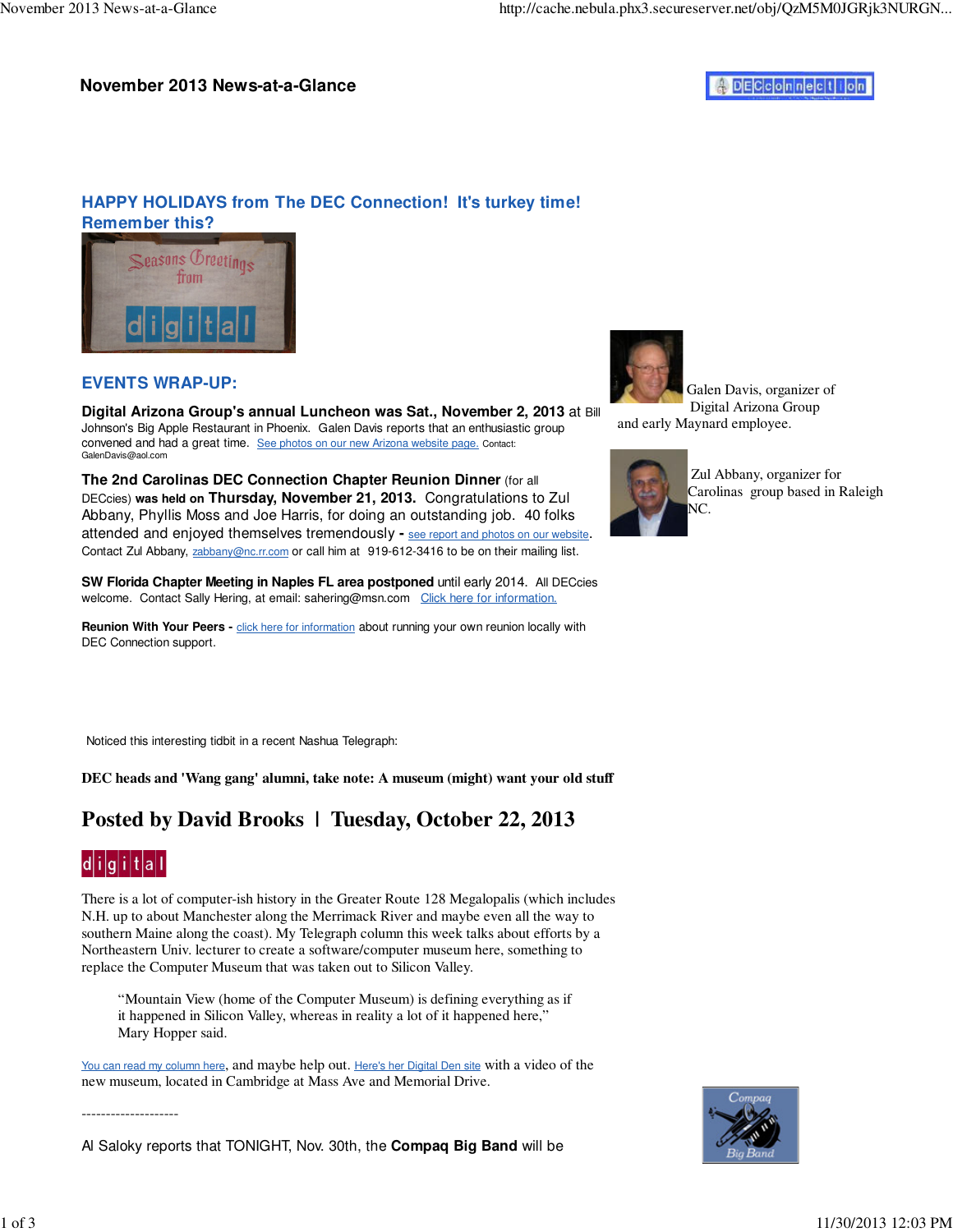featured at their biggest holiday gig – the annual Nashua Winter Holiday Stroll. They are performing two sets, 7:10pm - 8:10pm and 8:35pm - 9:45pm, at the Grace Fellowship Church located at 34 Franklin Street, where Franklin intersects Main. Info on the Nashua event is at www.downtownnashua.org/holidaystroll/

#### **DEC Connection Member News**

Welcome to our new members: **Stephen Brewton, James Ladowski, and Patrick Ward.** And a hearty Re-welcome to our renewing members: **Fred Darrow, Ron McGrath, and Lloyd Tucker.**

#### **Membership Renewal Procedure:**

Best method to renew: Click this link to see if your membership is current in our Member Service Center and pay online with a credit card. If you have paid dues since 2010 you will be there - use the email address we have on file for you - no leading or trailing spaces and it should work - email webmaster@decconnection.org for help.

- You can also join us (or renew) at www.decconnection.org/join.htm
- You can also send a check to The DEC Connection, c/o Bob Moore, 28 Fernglade Rd., Burlington MA 01803. \$10 for 1 year, \$25 for 3 years.
- If you prefer to use your PayPal account directly (not via our website), use our payment address: registrations@decconnection.org - please do NOT use any of the Board members' personal email addresses.

**Staying on our email list:** Our newsletter contact manager removes names if the recipient mail server sends a rejection notice. If you haven't received DEC Connection's News-at-a-Glance in a while, or you changed your email address, re-register for our free e-news at: www.decconnection.org/mail.htm

#### **DEC Connection Member NewsBytes**: send yours to:

webmaster@decconnection.org. See our new NewsByte archive page.

**Mary Cole** sent in a cute video link (click here): When I saw this I was reminded of all the long hours and many weekends we all worked in the computer industry at the dawn of the era. It brought back a lot of good memories. Hope it does the same for you!

**Ted Sares** had another writeup on his activities...powerlifting this time. Click here.

**DEC Stories -** Tom Hayden sent in a nice vignette - click here. Send in your story to webmaster@decconnection.org

#### **Sad News Department** - details on our Memorials Page

Our condolences to friends of **Dave Knoll**, Maynard mfg manager who passed away on November 1st. Marcia Russell wrote a cute story about her manager Dave which is now posted in DEC Stories, click here.

## **Website Updates**:

- Know someone who is leaving HP? Please pass the word to anyone leaving HP to use the HP Alumni Association's "ASAP Checklist" immediately. It has advice and mutual help -- developed by HPAA members -- on the many things you have to do before you lose access to HP's internal systems. Thanks to Curt Gowan for this posting. Go to http://www.hpalumni.org/asap (HPAA membership not required.)
- The PBS video of the documentary about Ken and the history of DEC, Digital\_Man/Digital\_World, is available online (\$25+s/h) from the PBS store: http://www.shoppbs.org/product /index.jsp?productId=13315614 It's a wonderful hour-long nostalgia